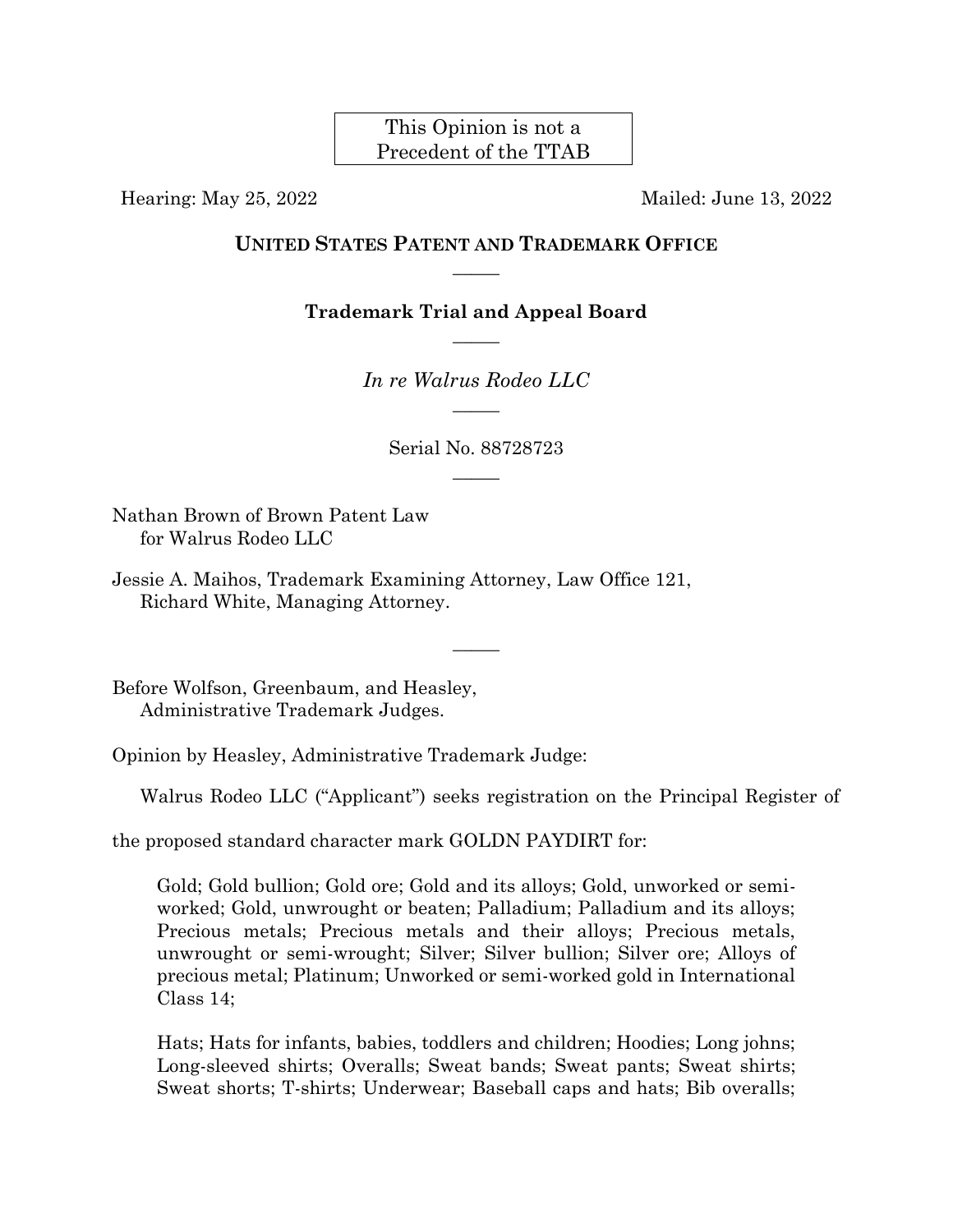Bucket hats; Cowboy hats; Disposable underwear; Graphic T-shirts; Hooded sweat shirts; Long underwear; Short-sleeved or long-sleeved tshirts; Sports caps and hats; Stocking hats; Thermal underwear; Thong underwear; Women's hats and hoods; Working overalls in International Class 25;

Amusement park and theme park services; Amusement park services; Entertainment in the nature of a water park and amusement center; Entertainment in the nature of an amusement park ride; Entertainment services in the nature of an amusement park attraction, namely, a themed area; Entertainment services in the nature of an amusement park show; Entertainment services, namely, arranging and conducting special events at an amusement park; Entertainment services, namely, arranging for ticket reservations for amusement park attractions; Providing amusement parks; Provision of information relating to amusement park shows in International Class 41; and

Mining exploration and mineral exploration services in the field of metals; Geological prospecting in International Class 42. 1

The Trademark Examining Attorney has partially refused registration of

Applicant's mark under Section 2(e)(1) of the Trademark Act, 15 U.S.C. § 1052(e)(1),

on the ground that it merely describes Applicant's goods in Class 14 and Applicant's

services in Class 42.

l

When the partial refusal was made final, Applicant appealed. We have reviewed the briefs and record and have heard oral argument on appeal. Applicant did not pursue its appeal of the Class 42 refusal and presented no arguments in its brief, thereby waiving its entitlement to registration in that class. *In re Katch, LLC,* 2019

<sup>&</sup>lt;sup>1</sup> Application Serial No. 88728723 was filed on December 16, 2019, based on a declared bona fide intention to use the mark in commerce under Section 1(b) of the Trademark Act, 15 U.S.C. § 1051(b).

Citations to the prosecution file refer to the USPTO's Trademark Status & Document Retrieval ("TSDR") system and identify the documents by title, date, and page in the downloadable .pdf version. References to the briefs and other materials in the appeal record refer to the Board's TTABVUE online docketing system.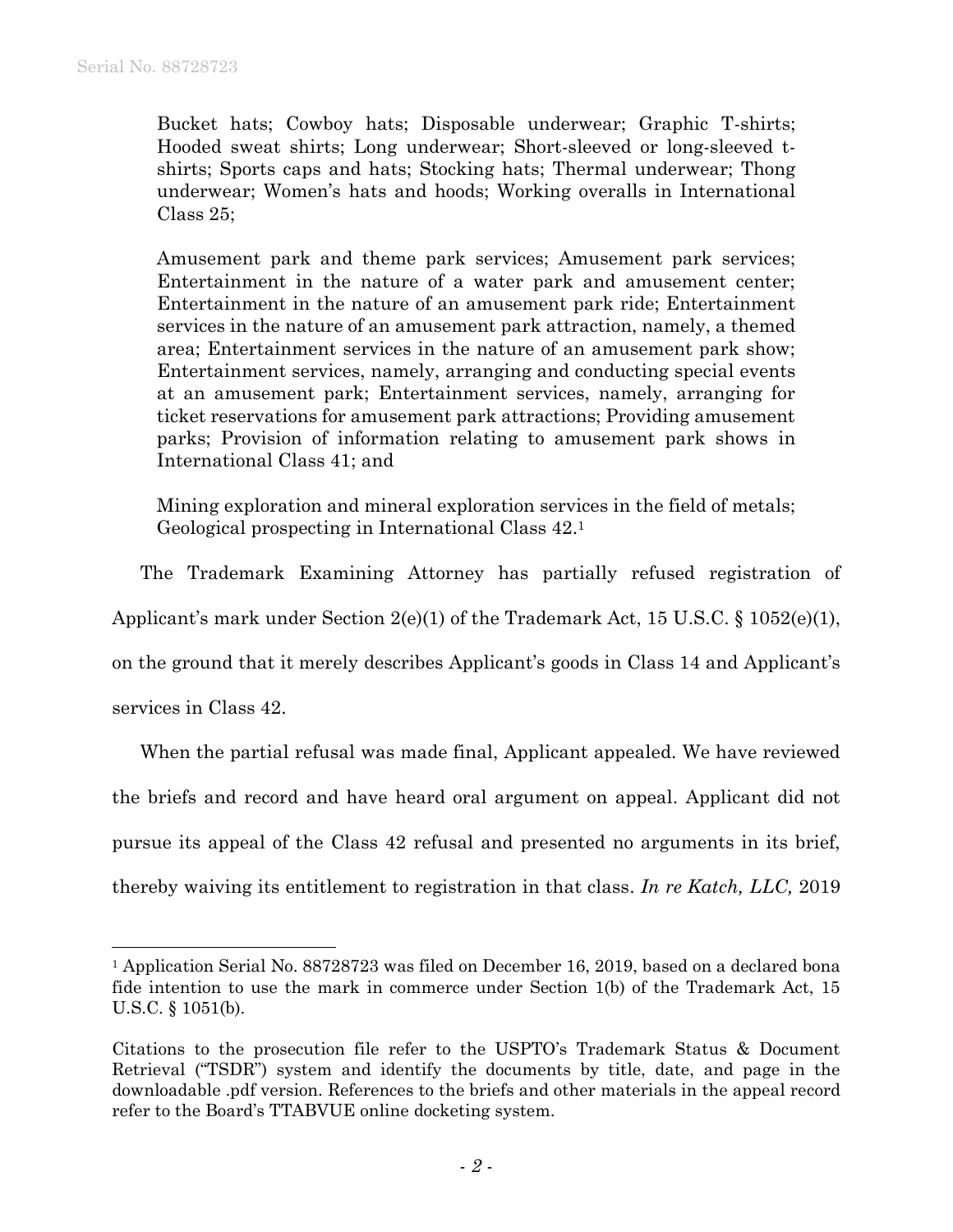USPQ2d 233842, \*1-2 (TTAB 2019). During oral argument, Applicant's counsel confirmed that Applicant does not intend to offer the services identified in Class 42, and is not pursuing registration of its proposed mark with respect to those services. We accordingly affirm the refusal as to Class 42, *see In re Embiid*, 2021 USPQ2d 577, \*14n.28 (TTAB 2021) (Board may affirm refusal on a different rationale than that relied on by the Examining Attorney), and focus our analysis on the sole remaining issue: whether GOLDN PAYDIRT merely describes Applicant's goods in Class 14.

## **I. Analysis**

In the absence of acquired distinctiveness, Section 2(e)(1) of the Trademark Act prohibits registration on the Principal Register of "a mark which, . . . when used on or in connection with the goods of the applicant is merely descriptive . . . of them…." 15 U.S.C. § 1052(e)(1). "A mark is merely descriptive 'if it immediately conveys knowledge of a quality, feature, function, or characteristic of the goods or services with which it is used.'" *Brooklyn Brewery Corp. v. Brooklyn Brew Shop, LLC*, 17 F.4th 129, 2021 USPQ2d 1069, \*12 (Fed. Cir. 2021) (quoting *In re Bayer Aktiengesellschaft*, 488 F.3d 960, 82 USPQ2d 1828, 1831 (Fed. Cir. 2007)). "The major reasons for not protecting such [merely descriptive] marks are: (1) to prevent the owner of a mark from inhibiting competition in the sale of particular goods; and (2) to maintain freedom of the public to use the language involved, thus avoiding the possibility of harassing infringement suits by the registrant against others who use the mark when advertising or describing their own products." *In re Abcor Dev. Corp.*, 588 F.2d 811, 200 USPQ 215, 217 (CCPA 1978).

- *3* -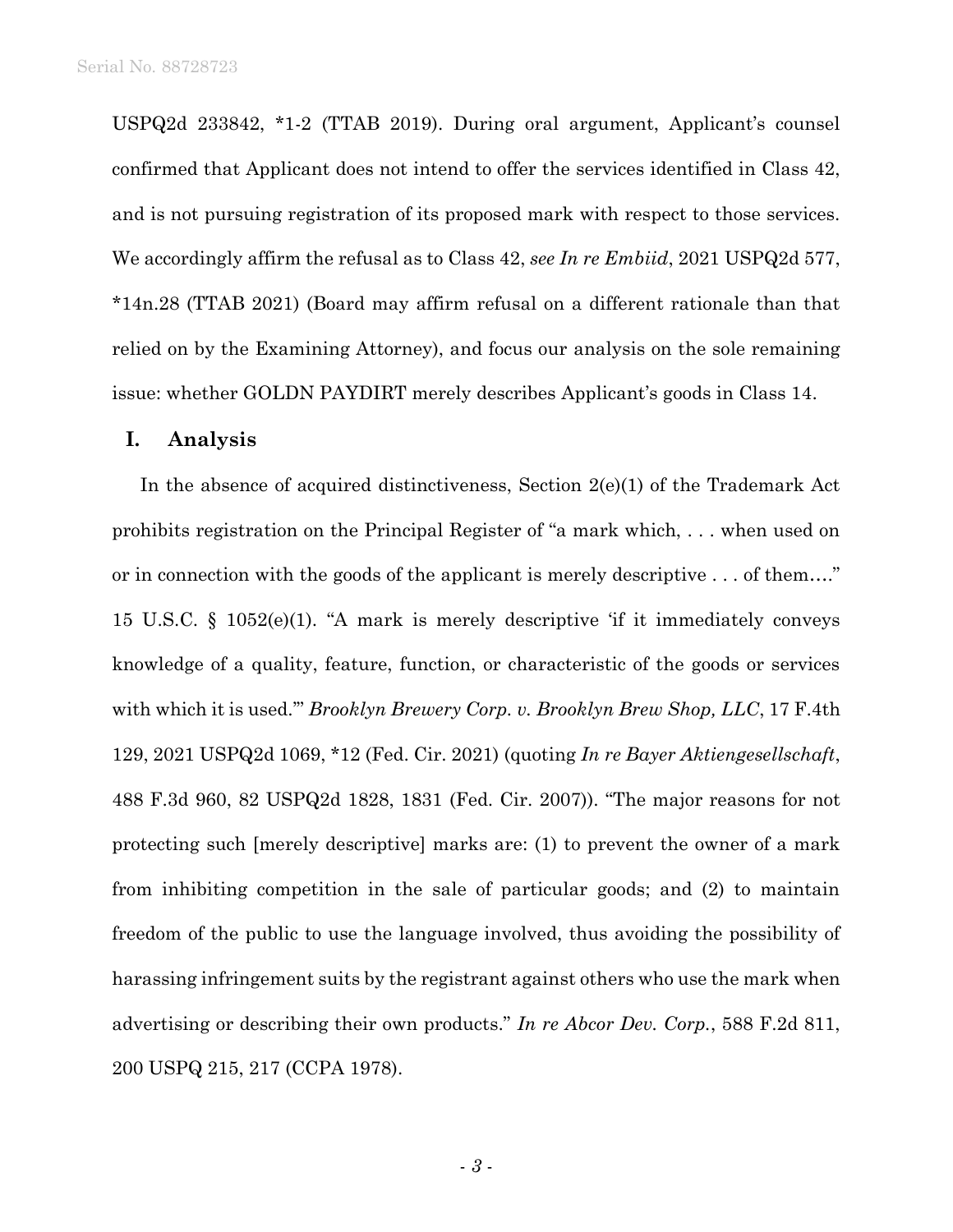The Examining Attorney contends that GOLDN PAYDIRT merely describes a feature of Applicant's goods.<sup>2</sup> "GOLDEN" is defined as "consisting of, relating to, or containing gold."<sup>3</sup> "PAY DIRT" means "earth or ore that yields a profit to a miner."<sup>4</sup> "Specifically, Applicant's website shows that Applicant sells paydirt that is golden in color and contains gold and minerals," the Examining Attorney contends.<sup>5</sup> For instance, the Examining Attorney provides the following excerpts from Applicant's website:







<sup>2</sup> Examining Attorney's brief, 10 TTABVUE 6.

<sup>3</sup> Merriam-Webster.com, March 20, 2020 Office Action at TSDR 14.

<sup>4</sup> *Id*. at 21.

<sup>5</sup> Examining Attorney's brief, 10 TTABVUE 7.

<sup>6</sup> GoldnPaydirt.com, March 20, 2020 Office Action at 5.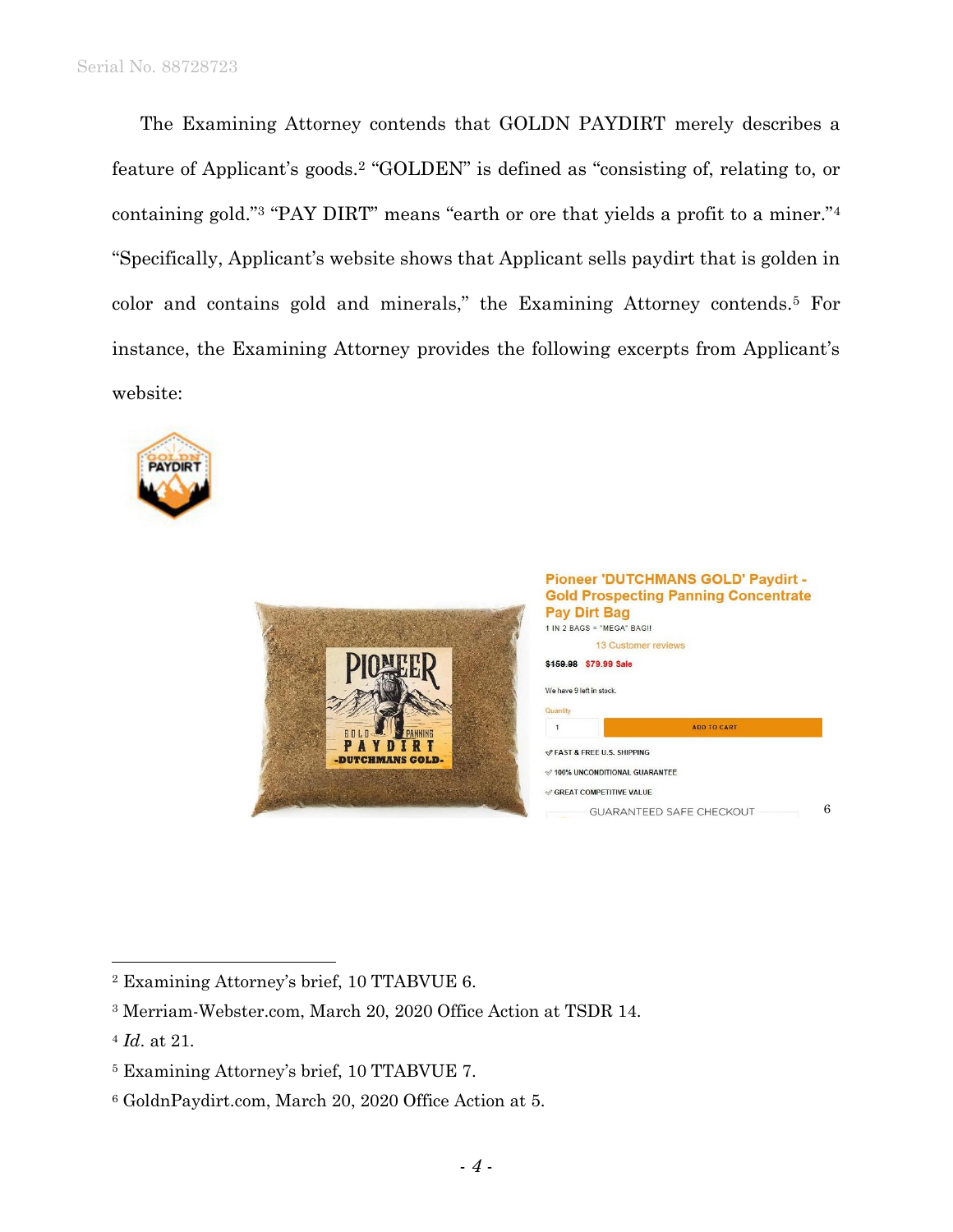



Applicant argues that its goods are novelty items: bags of dirt through which consumers can sift in hopes of striking gold. The mark GOLDN PAYDIRT should not be taken literally, Applicant states, but "as a figurative and thus suggestive indicator of the rewards offered to the consumer."<sup>8</sup> Thus, it contends, "GOLDN PAYDIRT is the prize available for the winner of the novelty game, similar to using the word JACKPOT for a lottery. Applicant would like to point out that the U.S. Trademark Office has allowed countless JACKPOT trademarks. Each JACKPOT trademark indicates or suggests to the consumer that they are winners."<sup>9</sup> Applicant concludes that its goods "are novelty games to learn to pan for gold. [The proposed mark GOLDN

<sup>7</sup> *Id*. at 9.

<sup>8</sup> Applicant's brief, 8 TTABVUE 2.

<sup>9</sup> Applicant's brief, 8 TTABVUE 5.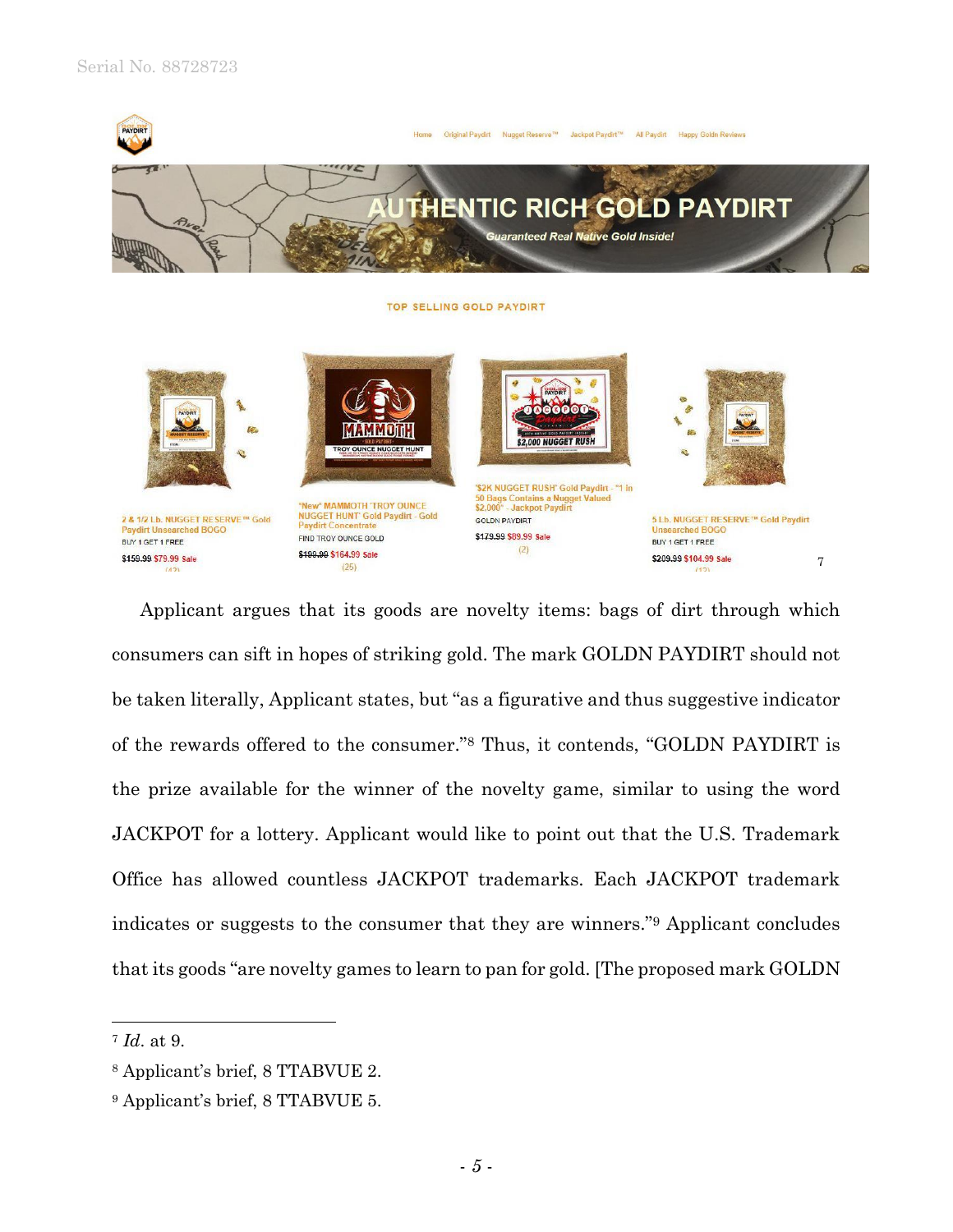PAYDIRT] is highly suggestive that they contain paydirt, especially goldn paydirt."<sup>10</sup> *See Brooklyn Brewery* 2021 USPQ2d 1069, at \*12 ("[A] mark is not descriptive, but is instead 'suggestive,' if it requires imagination, thought and perception to reach a conclusion about the nature of the goods.").

Applicant disputes the Examining Attorney's definitions and factual findings:

- "Golden can also mean supremely favored or fortunate, marked by peace and prosperity, and very favorable or advantageous."<sup>11</sup>
- "Paydirt" can also mean "(figuratively) A profitable area or period; success."<sup>12</sup>
- Applicant's product "is NOT gold in color. ... Any belief that Applicant's product is golden in color is suggestive lighting by the product designer and not the products' actual color. Applicant's product **might** contain gold, but the gold or other precious metal would be invisible to the naked eye."<sup>13</sup>

In sum, Applicant maintains, when a consumer buys one of its products: "There is no guarantee of gold. It is suggestive that there might be gold in there. It is the equivalent of playing a slot machine. … Applicant's products are novelty items that suggest a Gold'n Paydirt."<sup>14</sup>

We agree with the Examining Attorney, however, that GOLDN PAYDIRT is merely descriptive of Applicant's identified goods. "Descriptiveness must be evaluated 'in relation to the particular goods or services for which registration is

<sup>14</sup> *Id*. at 5.

 $\overline{a}$ 

<sup>10</sup> Applicant's brief, 8 TTABVUE 6-7.

<sup>11</sup> *Id*. at 3. *See* Macmillandictionary.com, Sept. 27, 2020 Response to Office Action (Petition to Revive) at 9.

<sup>12</sup> Applicant's brief, 8 TTABVUE 6.

<sup>13</sup> Applicant's reply brief, 14 TTABVUE 2.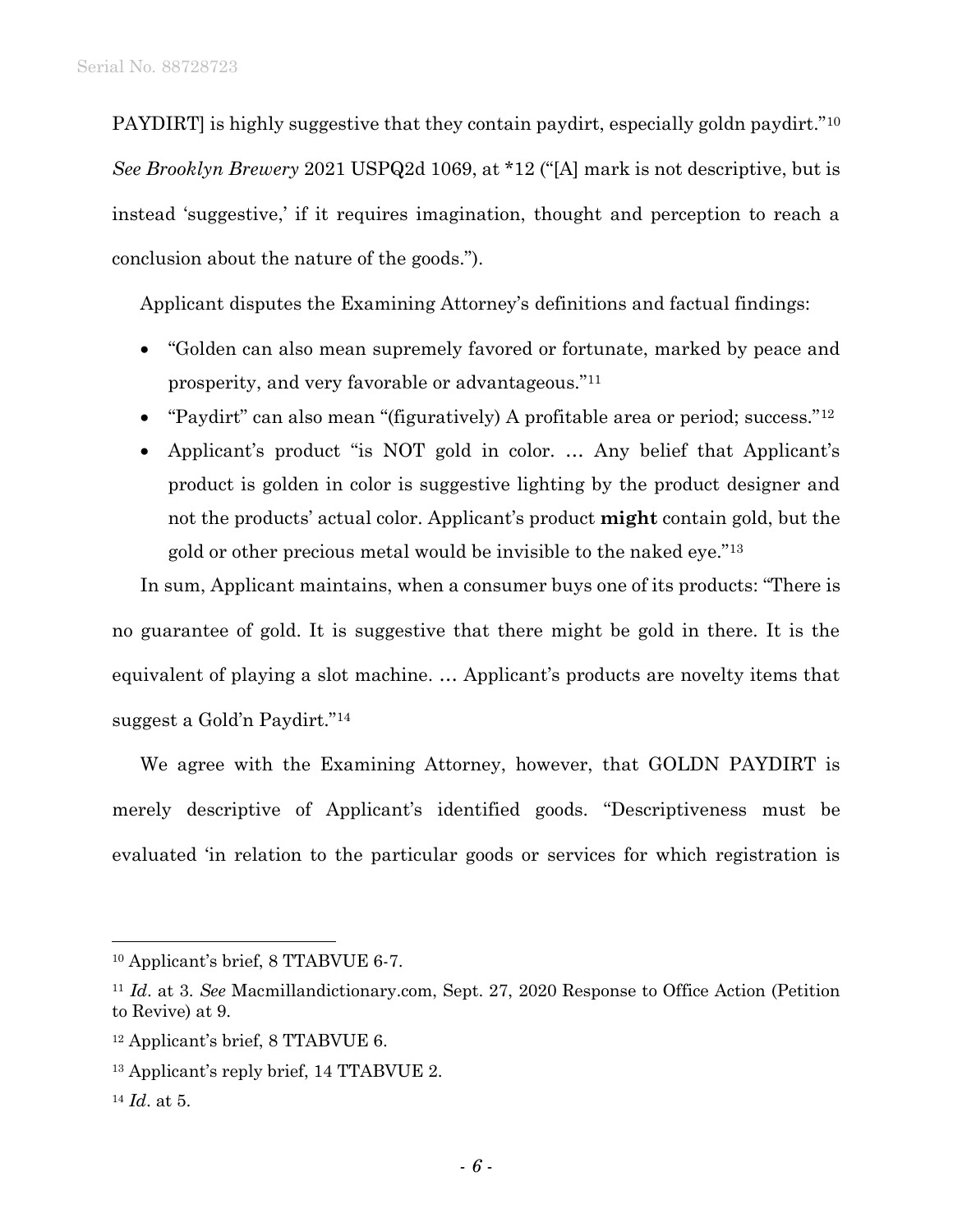sought, the context in which the mark is used, and the possible significance the term would have to the average consumer because of the manner of its use or intended use.'" *In re Chamber of Commerce of the U.S*., 675 F.3d 1297, 102 USPQ2d 1217, 1219 (Fed. Cir. 2012) (quoting *In re Bayer AG*, 82 USPQ2d at 1831).

Applicant identifies its Class 14 goods as:

Gold; Gold bullion; Gold ore; Gold and its alloys; Gold, unworked or semiworked; Gold, unwrought or beaten; Palladium; Palladium and its alloys; Precious metals; Precious metals and their alloys; Precious metals, unwrought or semi-wrought; Silver; Silver bullion; Silver ore; Alloys of precious metal; Platinum; Unworked or semi-worked gold.

Under this identification, Applicant's goods must contain gold or some other precious metal. Applicant's website, tellingly, advertises "Guaranteed Real Native Gold Inside!"<sup>15</sup> and states "When used correctly, all paydirt will contain randomly varied amounts of gold."<sup>16</sup> Applicant's attempt to recharacterize its goods as bags of dirt that may or may not contain gold is unavailing, as neither Applicant nor the Board may read limitations into such an unrestricted application. *See In re Country Oven*, *Inc.* 2019 USPQ2d 443903, \*5 (TTAB 2019) (citing *In re i.am.symbolic, llc*, 866 F.3d 1315, 123 USPQ2d 1744, 1748 (Fed. Cir. 2017)). "[T]he question of registrability of an applicant's mark must be decided on the basis of the identification of goods set forth in the application[,] regardless of what the record may reveal as to the particular nature of an applicant's goods . . . ." *Real Foods Pty Ltd. v. Frito-Lay North America, Inc.,* 906 F.3d 965, 128 USPQ2d 1370, 1379 (Fed. Cir. 2018) (quoting *In re Cordua*,

 $\overline{a}$ 

<sup>15</sup> GoldnPaydirt.com, March 20, 2020 Office Action at 9.

<sup>16</sup> *Id*. at 6.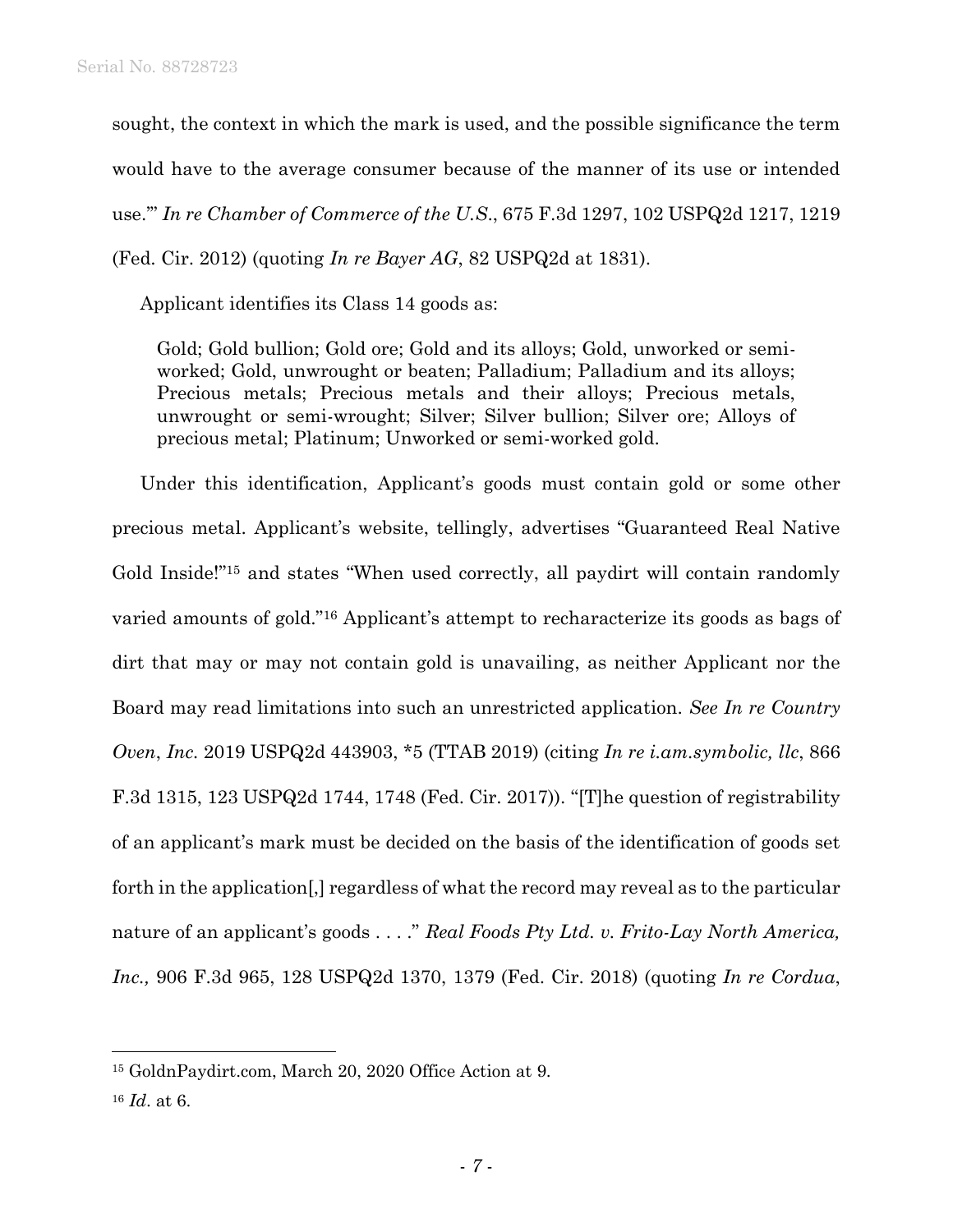l

823 F.3d 594, 118 USPQ2d 1632, 1636 (Fed. Cir. 2016)).

Applicant's identified goods are thus "golden," meaning "consisting of, relating to, or containing gold."<sup>17</sup> And GOLDN, the first word in its applied-for mark, describes this feature or characteristic. The slight misspelling of "GOLDN" does not affect its descriptiveness, as "slight misspellings generally do not turn a descriptive term into a distinctive one, or a generic term into one capable of indicating source." *In re GJ & AM, LLC,* 2021 USPQ2d 617, \*7 (TTAB 2021) (citing *Nupla Corp. v. IXL Mfg. Co.*, 114 F.3d 191, 42 USPQ2d 1711, 1716 (Fed. Cir. 1997) (finding CUSH-N-GRIP the equivalent of "CUSHION-GRIP" and generic)).

Applicant's alternative definition of "golden," "supremely favored or fortunate, marked by peace and prosperity, and very favorable or advantageous,"<sup>18</sup> is figurative. But the Examining Attorney's definition is literal: it describes a feature of the identified goods. If any one of the definitions of a word describes the identified goods, the word may be deemed merely descriptive. *In re Mueller Sports Med., Inc.,* 126 USPQ2d 1584, 1590 (TTAB 2018). It does not matter that Applicant's goods may, from time to time, contain metals other than gold. "A mark need not recite each feature of the relevant goods or services in detail to be descriptive, it need only describe a single feature or attribute." *In re Omniome, Inc.*, 2020 USPQ2d 3222, at

<sup>17</sup> Merriam-Webster.com March 20, 2020 Office Action at TSDR 14. Because we rely on the identification of goods, we find it unnecessary to rely on the Examining Attorney's argument that Applicant depicts its goods on its website as golden in color.

<sup>18</sup> *Id*. at 3. *See* Macmillandictionary.com, Sept. 27, 2020 Response to Office Action (Petition to Revive) at 9.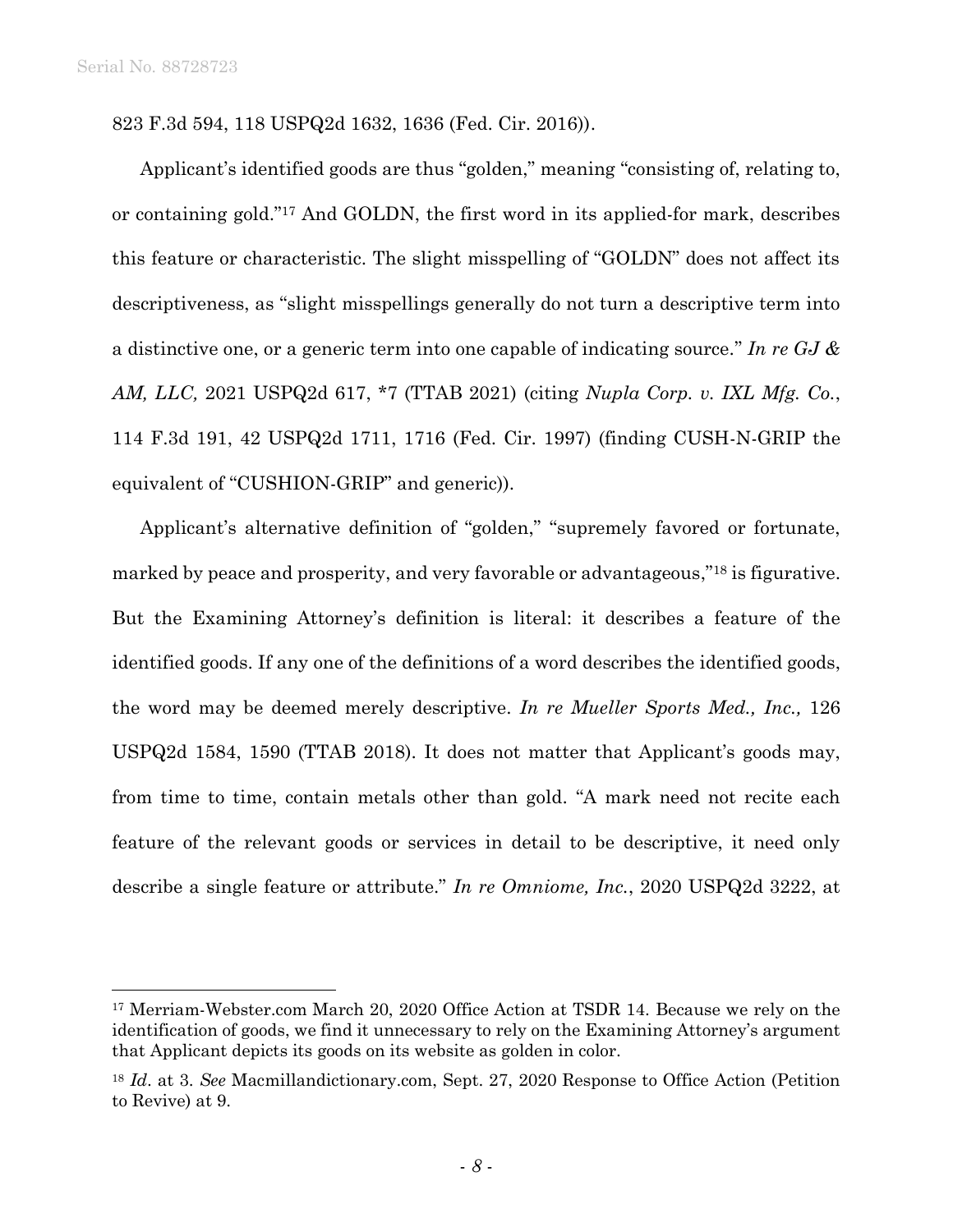\*3 (TTAB 2020) (quoting *In re Chamber of Commerce*, 102 USPQ2d at 1219). GOLDN describes a feature of Applicant's identified goods.

Similarly, Applicant's definition of "paydirt" as "a profitable area or period; success" is figurative.<sup>19</sup> The Examining Attorney's definition, "earth or ore that yields a profit to a miner," is literal. <sup>20</sup> In fact, etymologically speaking, the literal meaning came first, forming the groundwork from which the figurative definition later sprang.<sup>21</sup> In the context of Applicant's goods, the literal meaning would be readily apparent, as is evident from its website, which advertises "Pioneer 'DUTCHMAN'S GOLD' Paydirt- Gold Prospecting Panning Concentrate Pay Dirt Bag." <sup>22</sup> "Evidence of mere descriptiveness may originate from Applicant's own descriptive use of its proposed mark. *In re Omniome, Inc*., 2020 USPQ2d 3222, \*4 (TTAB 2019) (citing *In re Chamber of Commerce,* 102 USPQ2d at 1220); *see also In re N.C. Lottery*, 866 F.3d 1363, 123 USPQ2d 1707, 1709-10 (Fed. Cir. 2017) ("The commercial context here demonstrates that a consumer would immediately understand the intended meaning of [the term].").

Applicant's competitors use "PAYDIRT" in the same sense in their websites. The

<sup>19</sup> Applicant's brief, 8 TTABVUE 6.

<sup>20</sup> Merriam-Webster.com, March 20, 2020 Office Action at 21.

<sup>21</sup> Merriam-Webster.com: "First known use of pay dirt: 1853, in the meaning defined at sense 1 [earth or ore that yields a profit to a miner]". *Id*. at 21-22. Because "PAYDIRT" has this literal meaning, Applicant's attempt to equate its figurative meaning with "JACKPOT" fails. And Applicant's assertion that the "U.S. Trademark Office has allowed countless JACKPOT trademarks" is both unsupported and irrelevant.

<sup>22</sup> GoldnPaydirt.com, March 20, 2020 Office Action at 5.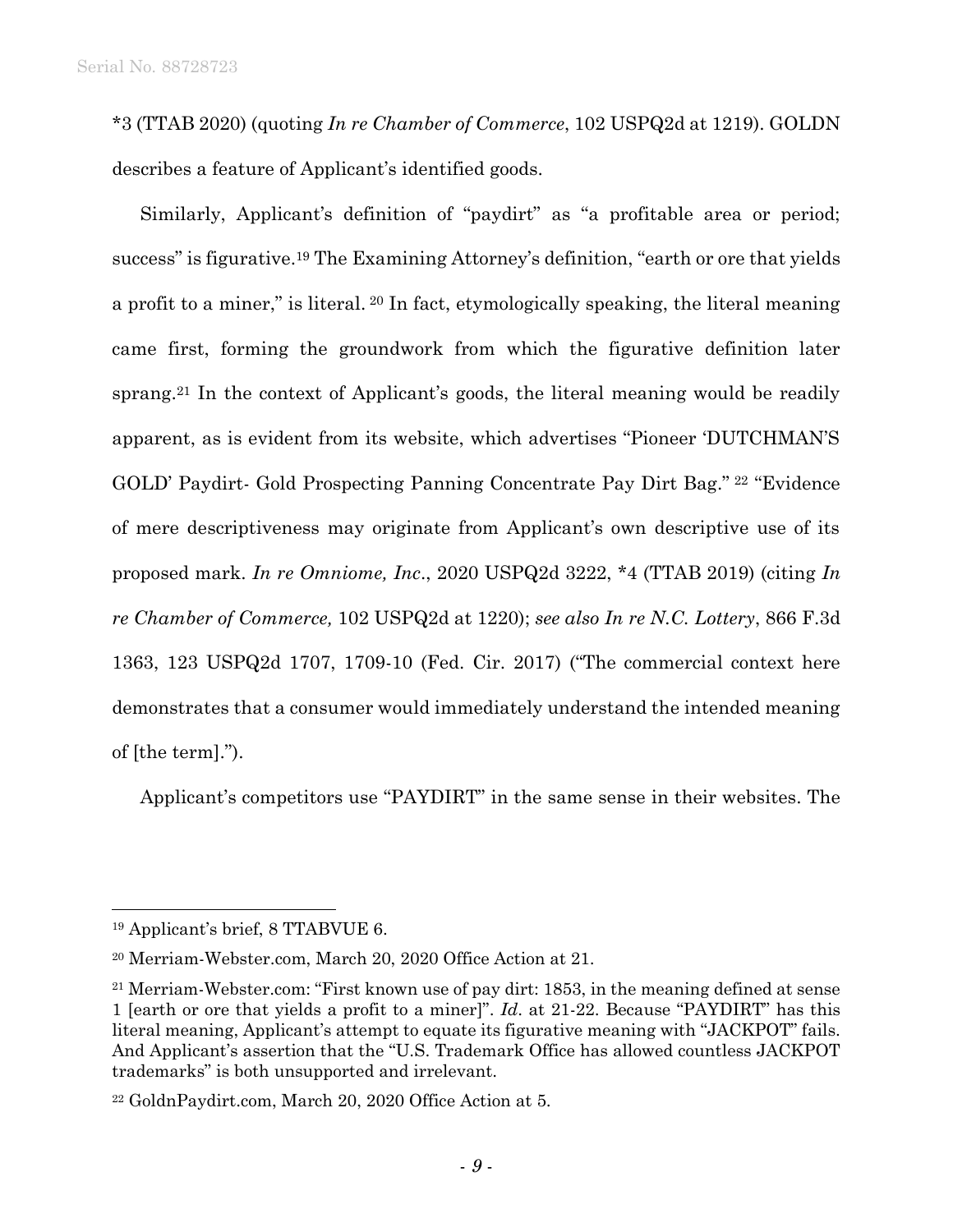Examining Attorney has adduced approximately ten third-party websites,<sup>23</sup> of which

the following are illustrative:

**GOLD RUSH TRADING POST** — "If you'd like to get some of this rich Alaskan paydirt without traveling north, bags of God Rush Paydirt can be shipped to you direct from the source!"



**FELIX'S PAYDIRT GOURMET**— "Explore Felix's Gourmet Gold Paydirt"



## All from the heart of Alaska

This is the home of THE FINEST gold-bearing concentrates your gold pan will ever see. Rich paydirt from placer mines in the historic Fairbanks mining district, the richest in all of Alaska. And now, it's available to YOU. 25

**GOLD FEVER PROSPECTING**—

<sup>23</sup> Jan. 27, 2021 Office Action at 7-56. To this, the Examining Attorney adds four online magazine articles about gold mining, prospecting, and "hitting paydirt." *Id*. at 57-88.

<sup>24</sup> GoldRushtradingPost.com, Jan. 27 2021 Office Action at 7.

<sup>25</sup> FelixPaydirt.com, *id*. at 10-12.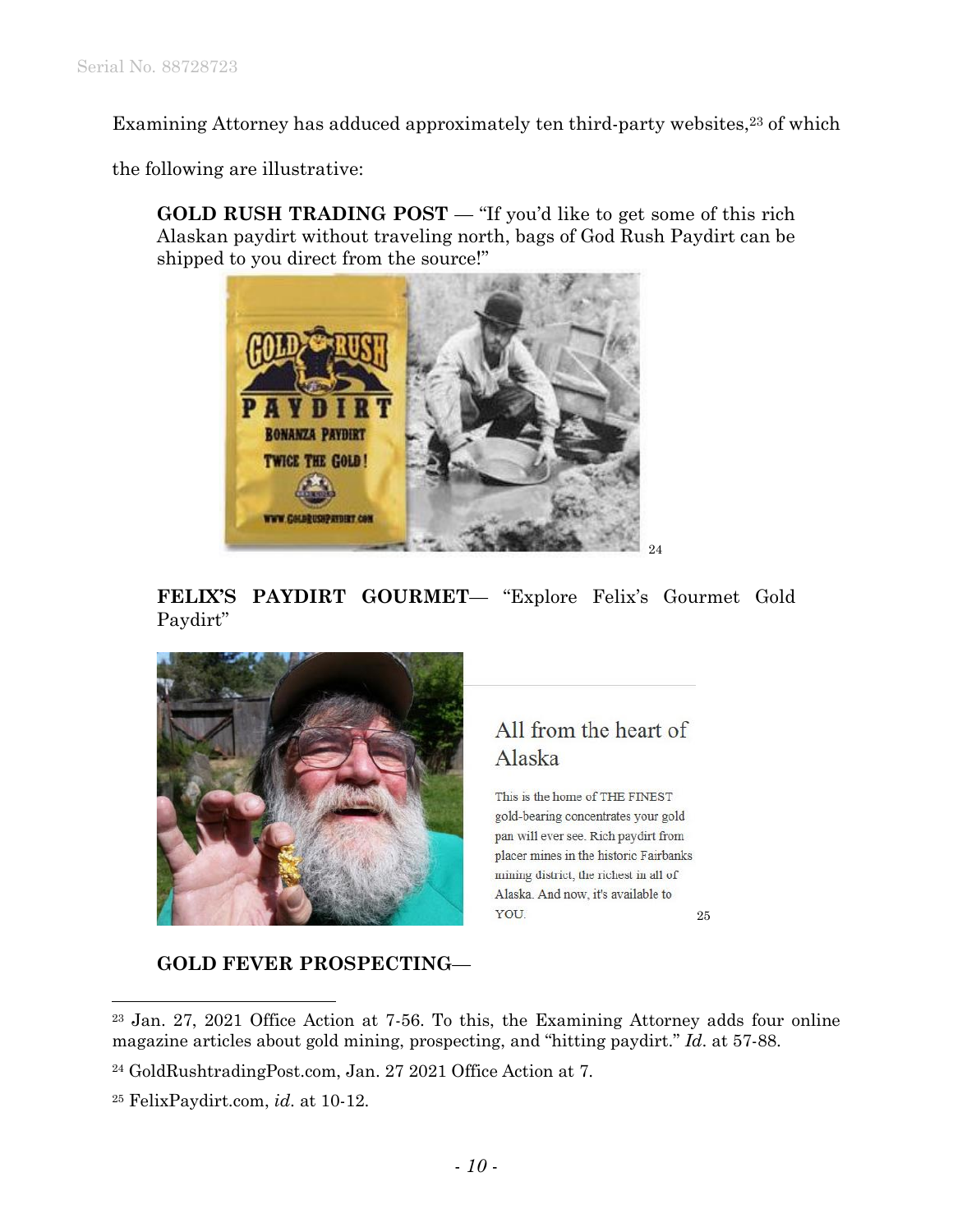

# THE MOST REPUTABLE GOLD PAYDIRT ON EARTH!TM

LYNCH MINING

Natural Gold Paydirt, Gold Nuggets And Gold Flakes For Sale.

**VERIFIED PAYDIRT REVIEWS** 

27

**GOLDBAY**— "PayDirt Goldbay Paydirt for sale. I have been selling paydirt online since 1999."<sup>28</sup>

**MCDANIELS MINING**— Our paydirt comes from creeks and streams that we have discovered on our many prospecting trips.

**SHOP MCDANIELS MINING** 

All orders are double-bagged and full of clean, dry paydirt!



<sup>26</sup> GoldFeverProspecting.com, *id*. at 16.

- <sup>27</sup> LynchMining.com, *id*. at 24.
- <sup>28</sup> Goldbay.com, *id*. at 40.

l

<sup>29</sup> McDanielsMining.com, *id*. at 49.